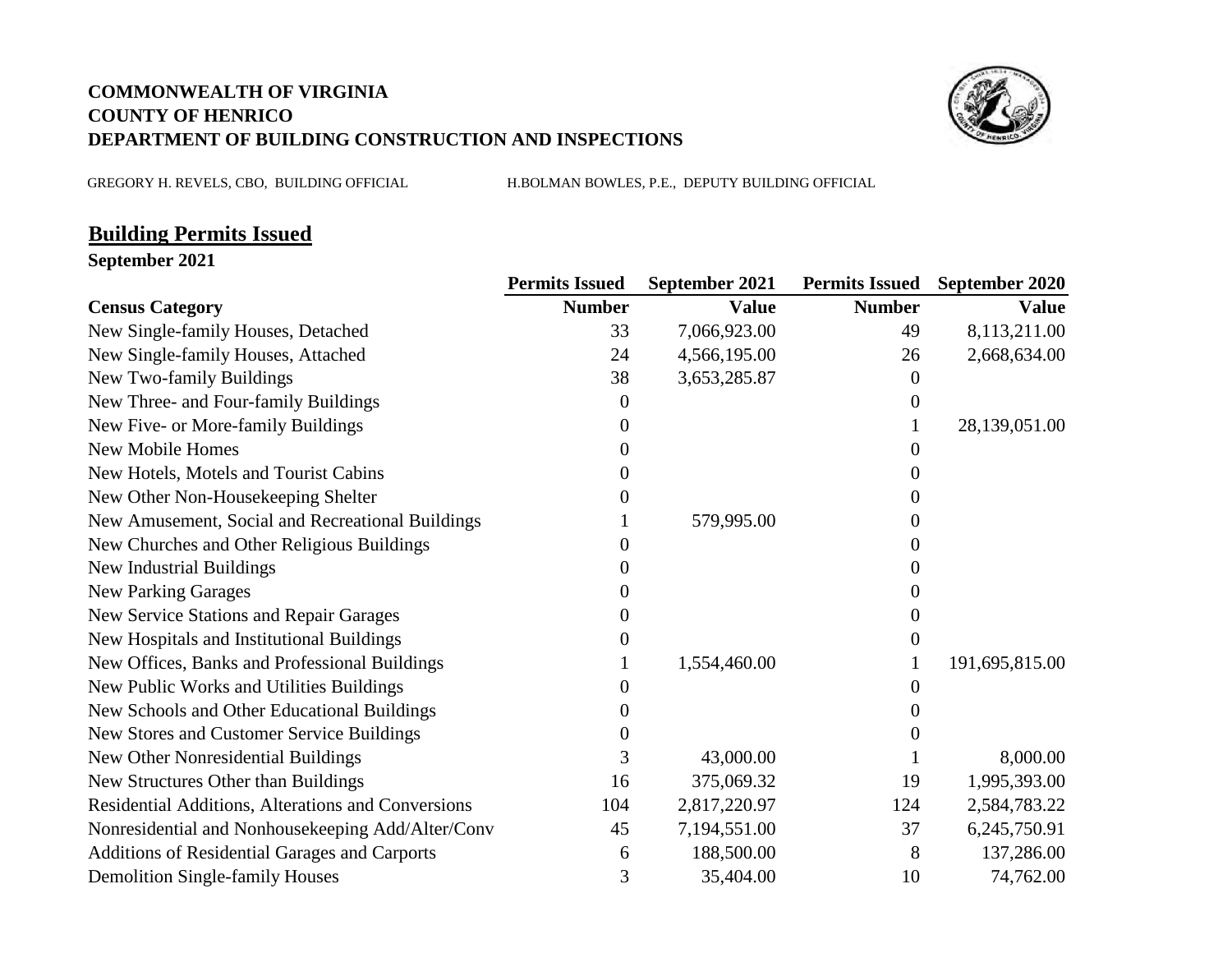| <b>Demolition Two-family Buildings</b><br>Demolition Three- and Four-family Buildings |     |                 |     |                  |
|---------------------------------------------------------------------------------------|-----|-----------------|-----|------------------|
| Demolition Five- or More-family Buildings                                             |     |                 |     |                  |
| Demolition All Other Buildings and Structures                                         |     | 351,671.00      |     |                  |
| <b>TOTALS</b>                                                                         | 276 | \$28,426,275.16 | 276 | \$241,662,686.13 |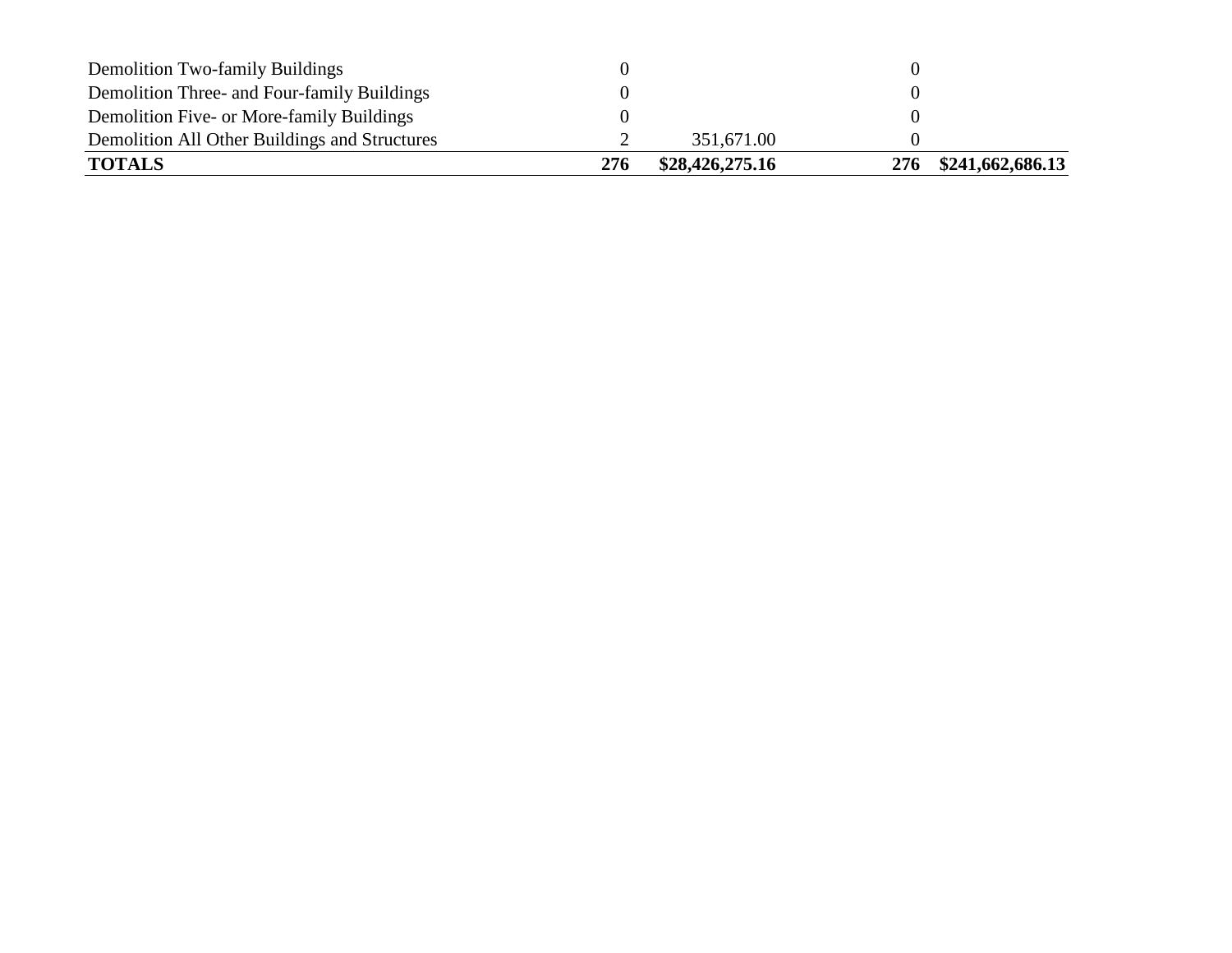

GREGORY H. REVELS, CBO, BUILDING OFFICIAL H.BOLMAN BOWLES, P.E., DEPUTY BUILDING OFFICIAL

## **COMMONWEALTH OF VIRGINIA COUNTY OF HENRICO DEPARTMENT OF BUILDING CONSTRUCTION AND INSPECTIONS**

## **Building Permits Issued**

| <b>September 2021 - Fiscal YTD Totals</b>        | <b>Permits Issued This Fiscal YTD</b> |               | <b>Permits Issued Last Fiscal YTD</b> |                |
|--------------------------------------------------|---------------------------------------|---------------|---------------------------------------|----------------|
| <b>Census Category</b>                           | <b>Number</b>                         | \$ Value      | <b>Number</b>                         | \$ Value       |
| New Single-family Houses, Detached               | 101                                   | 22,871,595.40 | 144                                   | 24,627,957.00  |
| New Single-family Houses, Attached               | 34                                    | 5,493,895.00  | 67                                    | 7,141,067.00   |
| New Two-family Buildings                         | 120                                   | 10,247,469.05 | 8                                     | 1,298,946.62   |
| New Three- and Four-family Buildings             | $\Omega$                              |               |                                       |                |
| New Five- or More-family Buildings               | 5.                                    | 35,215,785.00 |                                       | 28,139,051.00  |
| New Mobile Homes                                 |                                       |               |                                       |                |
| New Hotels, Motels and Tourist Cabins            |                                       |               |                                       |                |
| New Other Non-Housekeeping Shelter               |                                       |               |                                       |                |
| New Amusement, Social and Recreational Buildings |                                       | 784,612.00    |                                       |                |
| New Churches and Other Religious Buildings       |                                       |               |                                       | 3,000,000.00   |
| New Industrial Buildings                         |                                       |               |                                       |                |
| <b>New Parking Garages</b>                       |                                       | 9,685,493.00  |                                       |                |
| New Service Stations and Repair Garages          | 2                                     | 300,000.00    |                                       |                |
| New Hospitals and Institutional Buildings        | $\theta$                              |               |                                       |                |
| New Offices, Banks and Professional Buildings    |                                       | 2,639,807.00  | 4                                     | 194,456,315.00 |
| New Public Works and Utilities Buildings         | $\theta$                              |               |                                       |                |
| New Schools and Other Educational Buildings      |                                       | 1,272,220.00  |                                       | 31,750.00      |
| New Stores and Customer Service Buildings        | 3                                     | 1,942,742.00  |                                       | 300,000.00     |
| New Other Nonresidential Buildings               | 10                                    | 447,705.00    | 13                                    | 9,882,178.00   |
| New Structures Other than Buildings              | 59                                    | 2,018,261.82  | 44                                    | 2,815,595.59   |